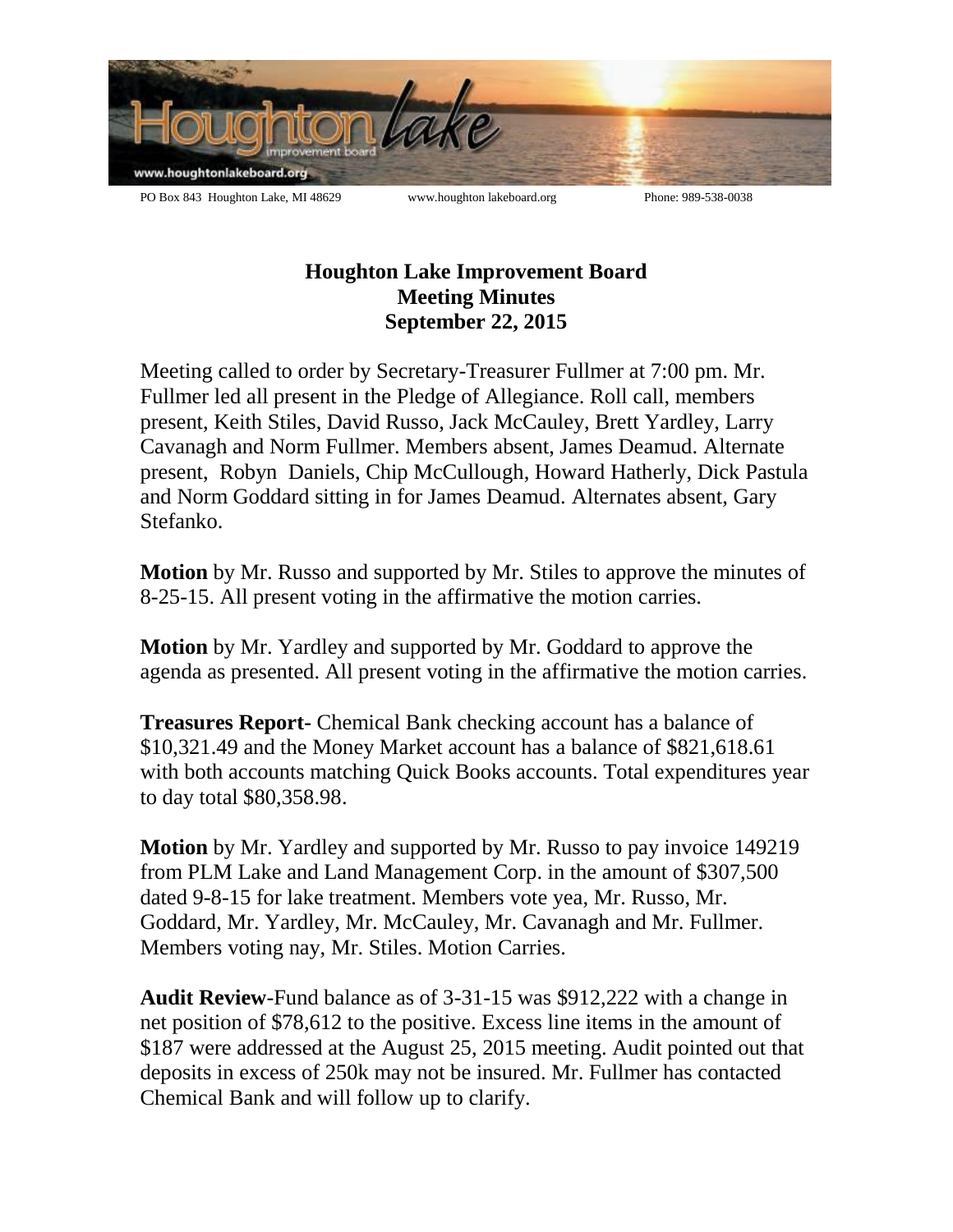**HLLA Report-**Howard Hatherly distrusted information reviewing parts of the annual report for the past three years. He also suggested that two more meetings be added to the 2016 schedule. Plans, goals, objectives and prevention of new AIS as well as boat washes were discussed.

**MRWA**-Julie Chamberlin addressed the board and audience regarding the activities associated with the boat wash project sponsored in part by the HLIB. A number of questions were asked regarding the project. MRWA will be looking for a new coordinator for next year's project.

**RCRC Meeting 8-27-15** Jack McCauley attended this meeting and reported that the road commission was seeking funds from the four townships as a step toward securing a permit from the DNR for weed clean up if required in the spring.

**DNR/DEQ visit-**Rich O'Neal and Eric Bacon visited Houghton Lane on 9- 2-16. A field inspection report authored by Mr. O'Neal was emailed to board members and alternates.

**Motion** by Mr. Russo and supported by Mr. Goddard setting the HLIB Special Assessment rate at \$100 per unit and \$50 per half unit for the 2015- 2016 FY. All members present voting in the affirmative the motion carries.

**Motion** by Mr. Russo and supported by Mr. Yardley appointing the Roscommon Township Assessing Department as the HLIB's Special Assessment Coordinator for the 2015-2016 FY at a rate of twenty dollars per hour effective 9-22-15. All members present voting in the affirmative the motion carries.

**Motion** by Mr. McCauley and supported by Mr. Stiles to set meeting dates for 2016 as follows:

| January 26   | TBD (Markey) (Work session) |
|--------------|-----------------------------|
| March 15     | Markey                      |
| May $31$     | Denton                      |
| August 23    | Roscommon                   |
| September 20 | Lake                        |

All members voting in the affirmative the motion carries.